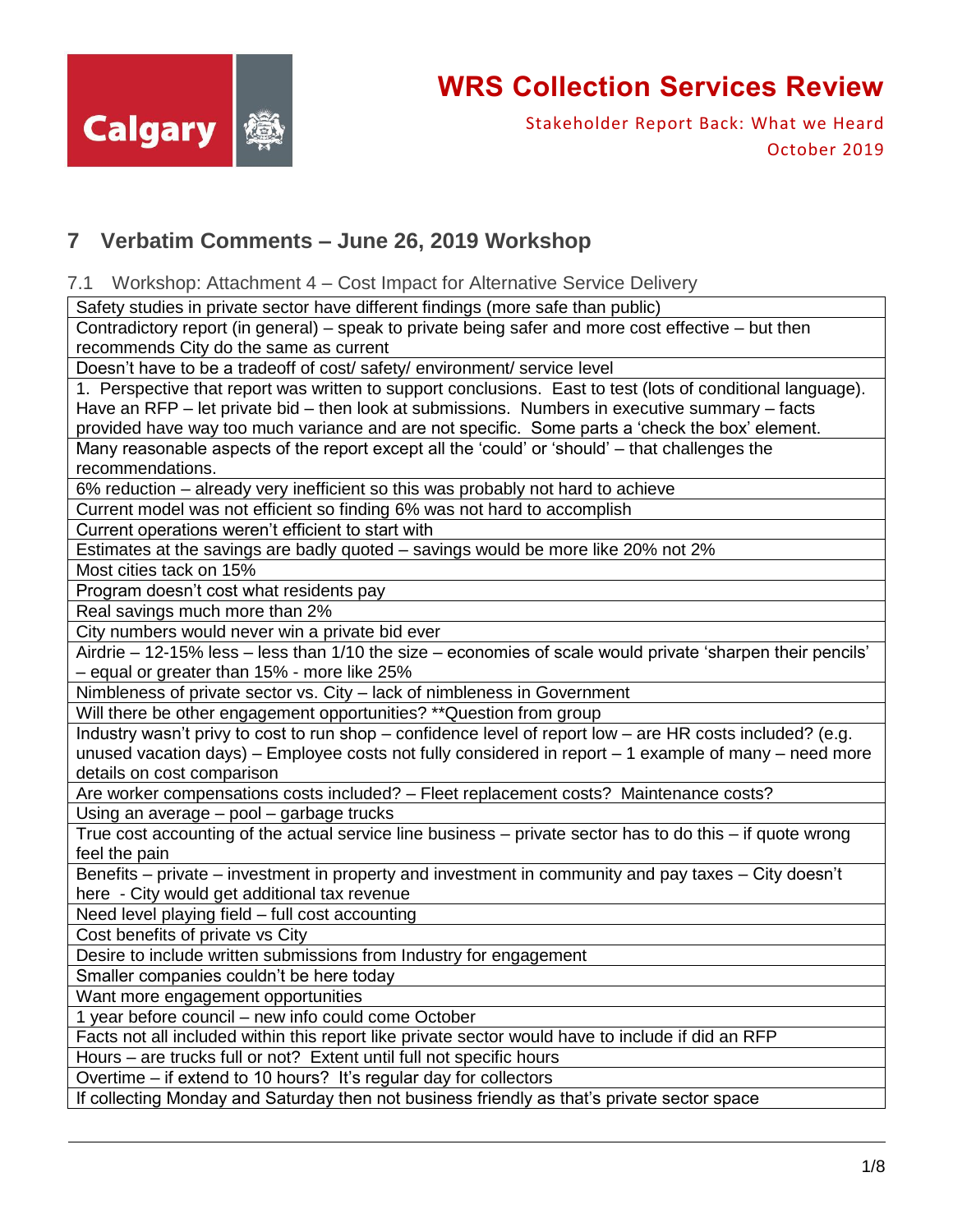

Stakeholder Report Back: What we Heard October 2019

| Could cut number of fleets                                                                                     |
|----------------------------------------------------------------------------------------------------------------|
| Usual to work Mon - Friday                                                                                     |
| Workers not burning out - operating automated machines                                                         |
| Collection days work 5 instead of 4 - being more efficient and can reduce the number of trucks                 |
| CNG trucks are a good idea and based on analysis of private sector - this is efficient                         |
| Recommends 1-5 all based on current private sector                                                             |
| Report states operate like private but don't go private = frustrating!                                         |
| Report contradicts itself                                                                                      |
| Bargaining with unions prevents discussion of private sector implementation                                    |
| If report was more realistic would help have realistic conversation with council                               |
| What was the real intention behind the report?                                                                 |
| Private as efficient and safe but have more savings                                                            |
| Other cities switching to private                                                                              |
| Why was this consultant hired to write this report? Section 1.1.1.4 misleading                                 |
| Were the two third party options based in Canada?                                                              |
| Basing 5% truck cost saving - 5-7 year vehicle turn over aunderestimate of truck lifecycle                     |
| Does WRS have its own repair shop, or is it just taken out of the City's overall fleet repair budget? \$'s are |
| for residential collection only.                                                                               |
| Do we know what type of company was in the Winnipeg model? Is there more detail on the infrastructure          |
| the company had?                                                                                               |
| o Is there more info on the contract they signed?                                                              |
| Concerns on establishing costs of labour as no one knows how the economy will turn. City doesn't have          |
| more insight than anyone else                                                                                  |
| Overall, report was well written, objectivity was strong                                                       |
| Is 3-1-1 the point of contact for residents with service concerns?                                             |
| Or would the concerns go direct to the private hauler?                                                         |
| How often are disruptions in service reported?                                                                 |
| Like to think driver would deal with disruption (e.g. moving tree branch) appropriately                        |
| How did we measure safety record/measures of the City versus private industry?                                 |
| I.R.A.T.E a Industry measure for safety.                                                                       |

7.2 Workshop: Attachment 3 – Industry Scan and Strategic Analysis

Just observations

Presents false opposition between higher service standards, truck ergonomics, customer experience – idea that can't achieve in private sector not true – incident rates between public vs private similar – sets a false premise

Pg. 10 – 1.14 – that's the story/ image that decisions makers see

Edmonton contracts out 2/3 – satisfaction rates are similar

Edmonton – private had 'grace' of public for errors for % of missed pickups – private still had less errors and issues

Environment/ customer service stated as weak in report for private – not true – not a qualitative/ strategic analysis and not backed up by other reports or other recommendations – subjective reflections – not strategic analysis

Reality is 'on the street' – report making up as they go along

Bigger 'stick' when working with contractor vs in house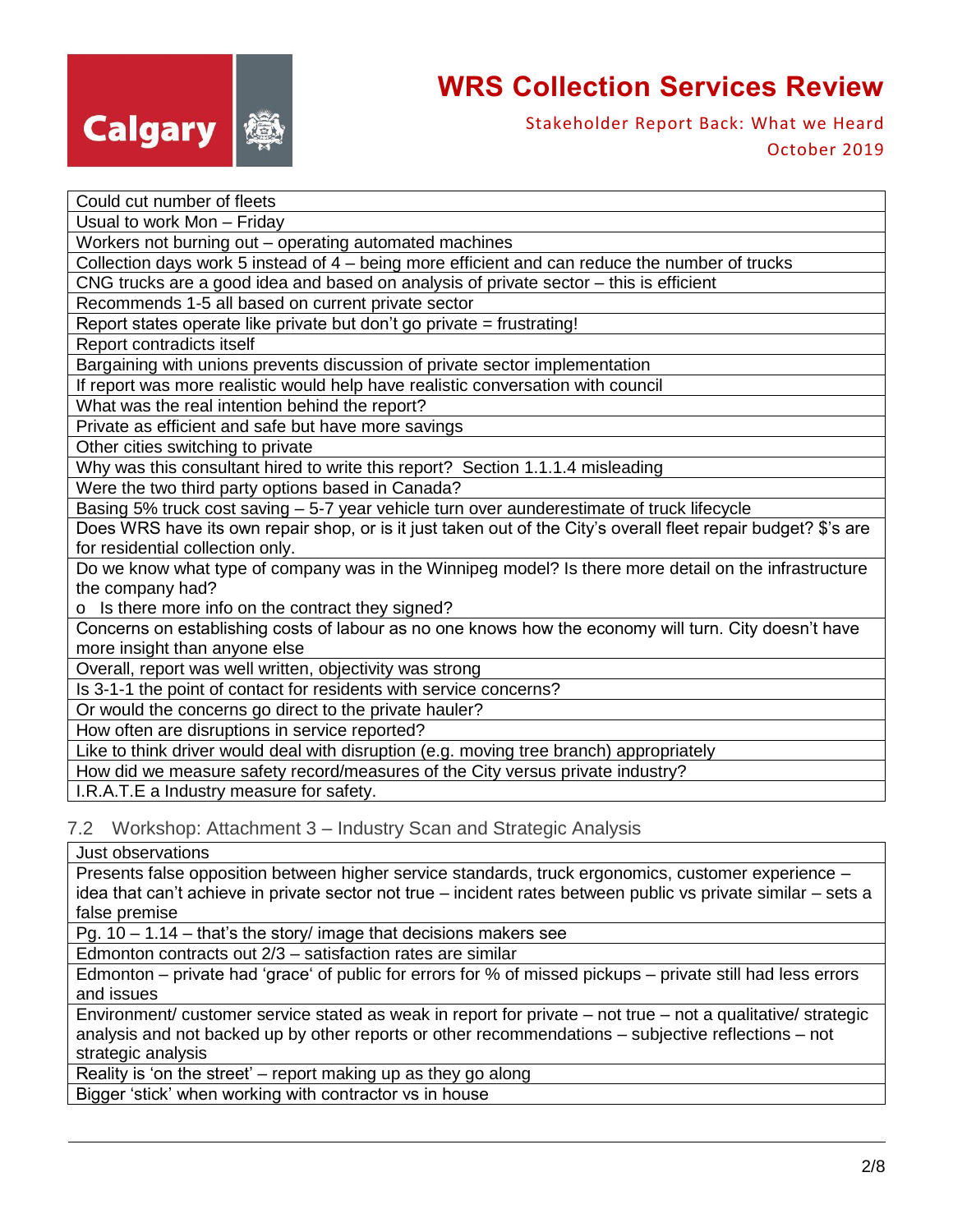

### Stakeholder Report Back: What we Heard October 2019

Set standards higher for private vs public  $=$  erodes trust in private E.g. Environmental 1.1.1.4 Chart – Industry performing higher than the City (red section) Private running a lower carbon footprint currently yet rated 'weak' Cart maintenance – don't have any good study on this Different suppliers – each has own merits If city has expectations on this put within RFP – set the stage Multifamily collection is open market – city can compete in this as well Pg. 19/2 – concluded that public sector typically wins these bids – then states the opposite in terms private being able to save cost/ operate cheap  $-2<sup>nd</sup>$  paragraph and bottom section don't jive/ contradict

each other "large municipalities …." Then "The C.D….."

So many details to comment stakeholder want another opportunity to comment on specific sections – want open for 3 months

Frustration with 'sloppy work' in the report

Why taking a year to get presented back to council?

1.7.1 – Industry company dynamics – speaks to ethics of private sector – nothing in report supports this – disregards role of competition – extremely competitive – not many 'real' barrier to enter – many little guys in the industry – [personally identifying information removed] made business of buying little guys

Pg. 9 à how was it determined that the public sector + private sector "weakly" aligned?

If the private sector has higher standards, is that actually "weakly aligned"?

Pg. 8 – how was this determined? If a private sector is weak, they'll lost the contract.

Assumptions that if private sector "fails," the City has to return to providing the service. How was that assumption reached?

Have to have history of contractors that are bidding for contracts – it's not all price, other factors are important.

Report doesn't cover all of what a private hauler can bring to the table on standards + customer service. Fines are often part of private contracts with haulers.

With private sector – new tech can be brought in faster

What time frame would the City have to adopt new technologies? Does the City look at 1 yr.? 5 yrs.? 10 yrs.?

How far in advance does the City forecast + budget for new tech adoption?

Private can add/adapt to new tech faster, which report identifies, but report needs more detail around this work.

It boils down to accountability – private companies have shareholders, image to uphold. Public only has taxpayer and not as accountable.

Report doesn't address impact of private brand on how a private company operates.

Hard to put a dollar value in a report on brand recognition

New contracts are motivators for private companies

Effectively, private company's reputation precedes them for contracts

The citizen satisfaction survey would still capture if a hauler was doing the job

Mixed model with multiple private + public operations can provide good competition and better results.

What are the determining factor of a 7-8 yr. contract?

Need to depreciate the vehicles as that's the lifespan of a truck.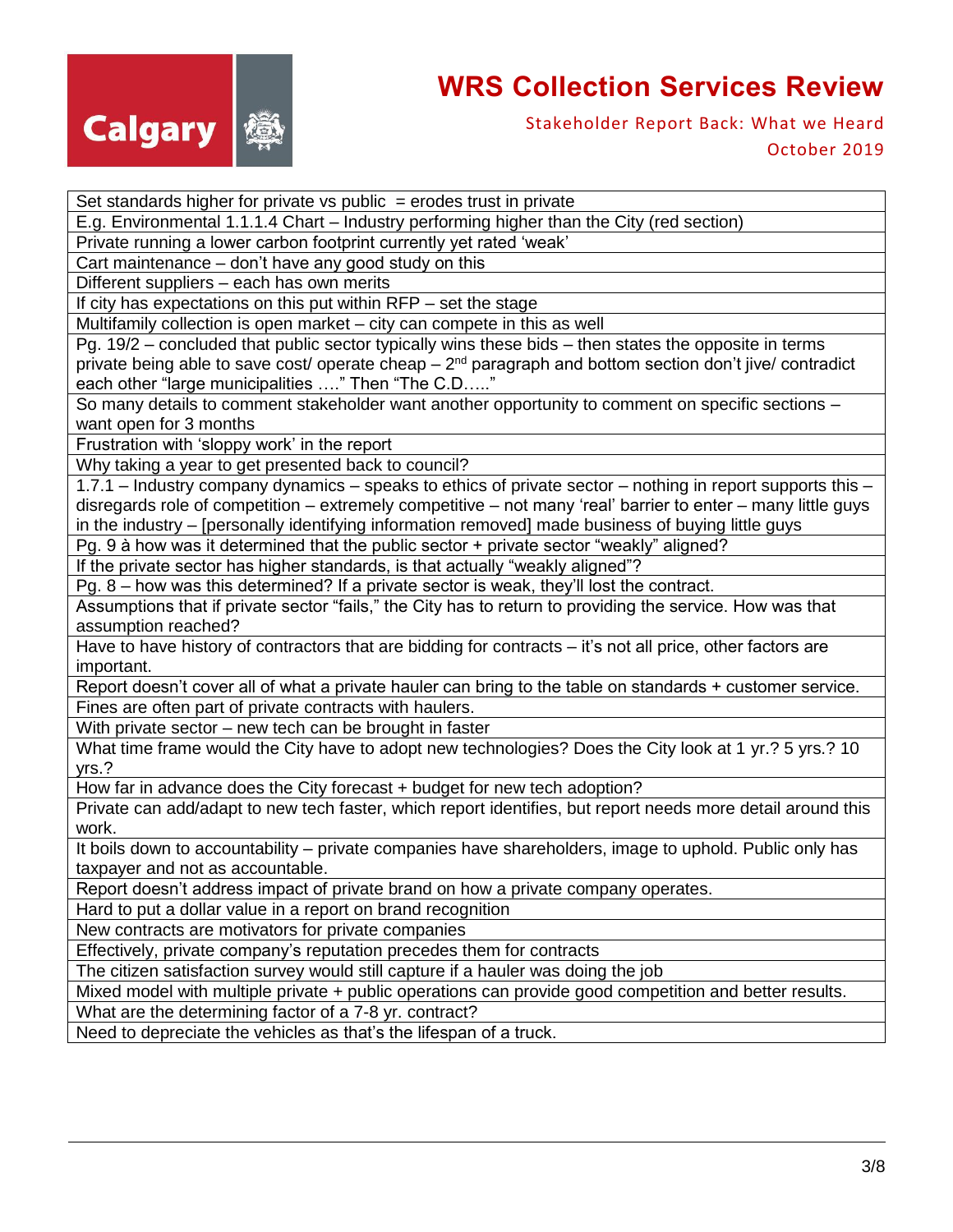

Stakeholder Report Back: What we Heard October 2019

#### 7.3 Workshop: Attachment 2 – Efficiency and Effectiveness

Where is the private sector here?

Private not willing to share, but RFP would give this info – could compare – can set expectations for safety/ cost/ etc.

Could still compare efficiencies without costs

Do actuals for 2019 match the projected numbers? - is recycling and storage included in that?

City is already using private sector for composting and recycling – why not contract the collection?

Use to justify why using these services – but why not collection

Report not backing up their own findings

Is a draft engagement report going to be available? Yes

Re submitting the exact same report without addendums – private would not support this – does not deliver an objective evaluation of merit

If truly objective to change/ move, then it is not of value as is

Put out RFP for true evaluation

Pg. 8 – costs for mixed model – If managing 1 contract, 1 RFP, this makes less admin costs/ work to manage

Less vendor managing not more than public sector

Less HR managing than would be for private

Currently City can't manage the 1 current one

Yet can for organics/ recycling

Contract out hard stuff, keep the easy rev driving

Private will match safety and environment yet do it cheaper

Some private operate CNG while public don't

Procurement – just stat CNG and bids will be CNG – could achieve 100% - if want it to ask for it and get it

Document current incidents and put in RFP desired stuff and will achieve that

Report doesn't have baseline of current operations

Private industry doesn't agree with overall tone of the report – extreme frustration

1.2.4.1 – pickup per collection – absurd number here – any of these vendors would take this business saying the cost are absurdly high (per pickup)

Best value is not just money – also safety / reliability and structure that into the RFP

Attachment 2 – if just collection or does include processing?

Education and comms were not included where as private in RFP it would he included and put in the RFP Comparison tables – not apples to apples – should separate out – this would lend to better comparison

Referencing Airdrie / Cochrane – communities smaller/ cheaper – YYC didn't include comms and education costs while Airdrie / Cochrane did – not a fair comparison

Safety # makes sense (pg. 9)

What % of overall in N.A. for private/public/mixed for collection?

How many were looked at?

Move everything to automated/mass collection – a private company would just continue the automated collection.

Cities like Vancouver do different streams of pickups etc. which will take longer

A standardized automated system will look good against more manual pickups

What are the methods the other municipalities using for pickup?

This impacts safety + wage costs – faster pickups, no driver pickup garbage

What is the comparison of missed pickups between municipalities and how long have we been recording?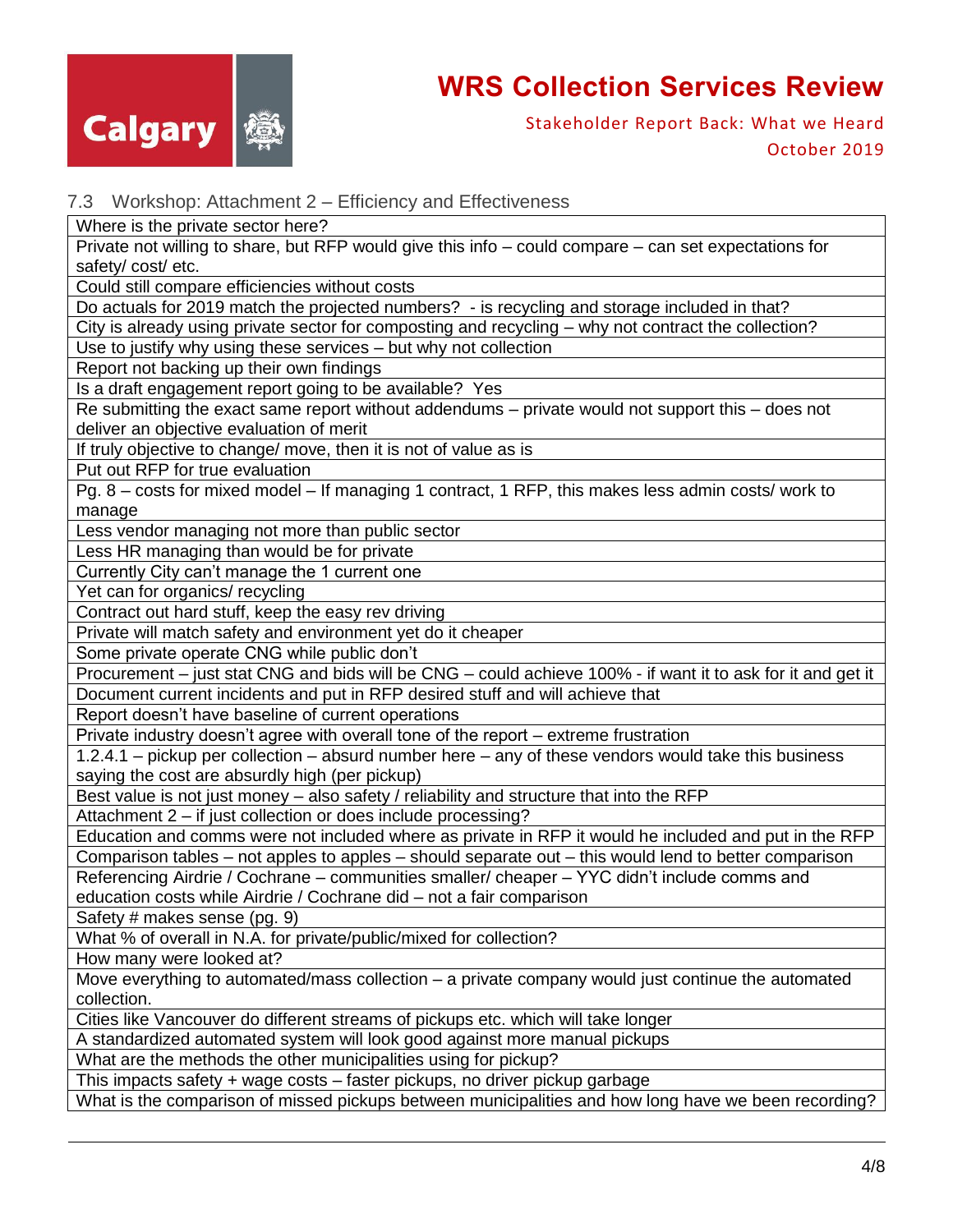

Stakeholder Report Back: What we Heard October 2019

Why was it a missed pickup - was it actually missed or what was the actual issue?

Is the model that used private haulers (mixed or total) all cities and how is a "missed" pickup recorded/reported, would 3-1-1 have the point of contact within the private hauler to deal with customer issues?

Landfills/processing plants – can haulers use a different site or are they forced to use City facilities? This has an impact on time, environmental issues.

Routes can be based on location of processing sites which could be more efficient.

This could be a potential opportunity for efficiency + savings in the future.

Do we measure productivity? What are those measures?

#### 7.4 Workshop: Attachment 5 – Benchmarking and Performance Measurement

Citing comparison without providing data and making recommendation – many examples of private being able to provide this - can be asked for this data

Service levels can be asked to municipalities who hire private to provide data

Pg. 3 #3

o The benchmarks can be simplified by private companies

- o Less administration towards benchmarks
- o Private companies would have simple performance matrices instead of difficult benchmarks currently used

Pg. 4

- o Private sector will also manage staff retention, and also does employee surveys
- o Does City measure retention/turnover for staff?
- o Private companies have info for WRS to compare data with on turnover/retention
- o Staff turnover + satisfaction is shared in annual reports, but City can send info out.
- o Benchmarking on diversion would be examined + put into contract
- o Are there stats on putting out replacement vehicles/driver if a vehicle breaks down?

Should be added to baseline

How quickly can the City deal with this?

7.5 Workshop: Attachment 1 – 2018 Residential Collection Services Review Summary

The report tends to lean to the public

Productivity measures how are they evaluated? Performance measures

Accountability around efficiency, private are more accountable.

How does the City deal with performance issues

Doesn't believe that employee satisfaction rates aren't accurate, isn't different between City/private staff Private sector – leadership is held accountable for turnover + satisfaction rate

Always potential for public service disruption

How were private haulers invited to session?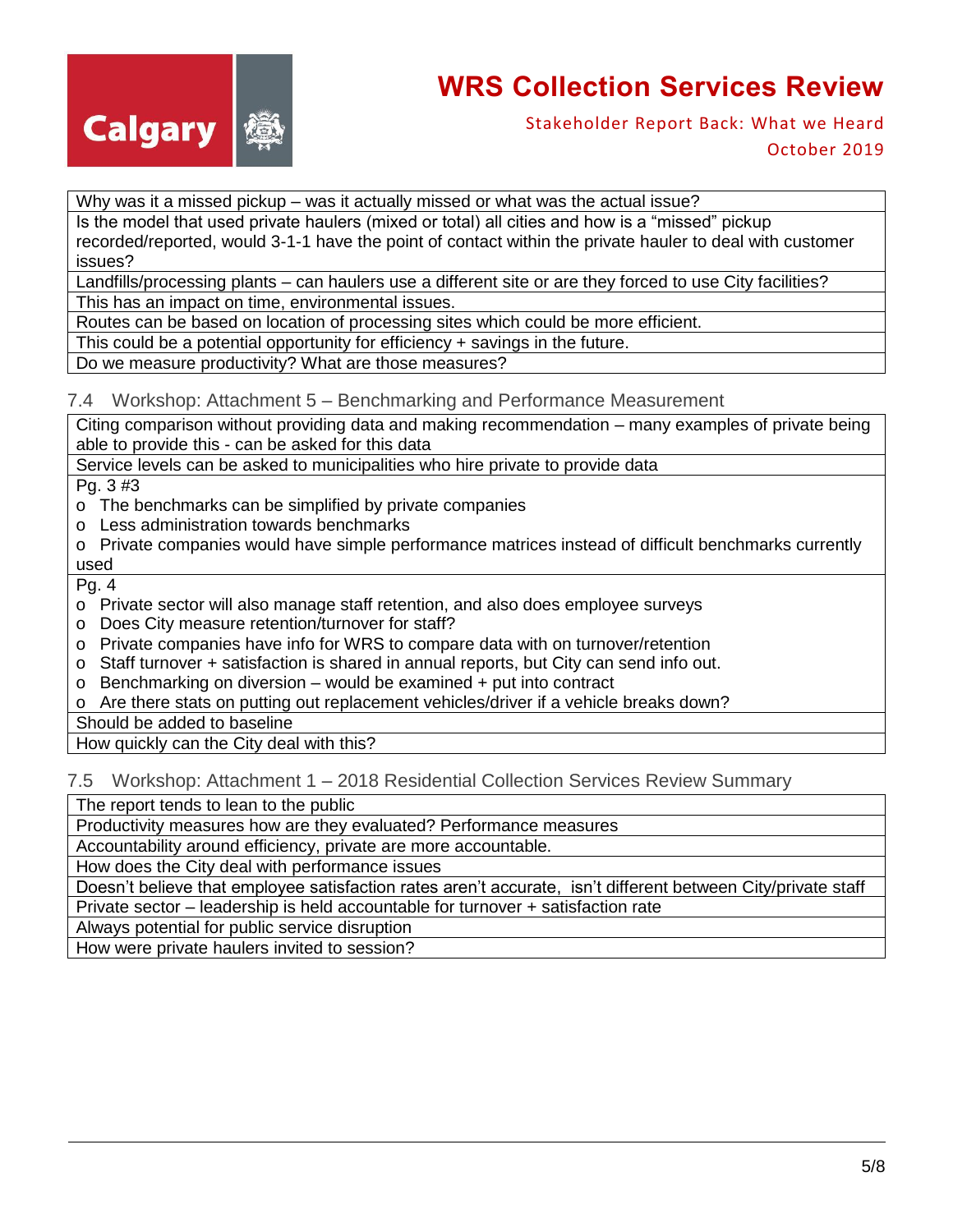

Stakeholder Report Back: What we Heard October 2019

### **8 Verbatim Comments – Online Survey**

- 8.1 Attachment 4 Cost Impact for Alternative Service Delivery
- 8.1.1 What do you support and/or agree with?

The idea that the City will derive savings from contracting out all or a portion of the collection services. I agree with the recommendations of the consultant.

8.1.2 What are your concerns?

"The report badly underestimated the amount of savings that are likely. Furthermore, the report acknowledges the potential for savings but does not list it as a recommended action.

There is a false dichotomy presented that is summarized in a balance beam with safety, the environment, and customer experience on one side, and price on the other.

And then the report concludes that the City will provide the best safety, environmental benefit and customer service.

This is provably false. Numerous non-partisan studies have shown that industry meets or \*actually has less\* incidents per 100 man-hours than Municipal employees. Particularly in the area of injuries related to low back and neck pain and claims.

Furthermore, Industry (meaning many major waste companies within Calgary) \*have already switched to using CNG trucks\* which have a much LOWER carbon footprint than conventional diesel. Given this study is assessing collection work, I cannot think of a better indicator of environmental fitness than the carbon footprint of the operation. And Industry is \*provably the MORE environmentally conscious in this regard\*.

Finally, the study cites claims of missed collections at 3-4 calls per 10,000 service stops. This standard is routinely met by Industry. For example, Strathcona County has records going back 8 years on this point and it has been continually found in the City of Edmonton where 2/3 of the service is contracted out that the contracted areas have no higher claims of missed collections historically.

Industry does \*all of this\* at a price \*much lower\* than the City of Calgary currently charges residents." Moving to a mixed model would not provide enough benefit for the risk.

#### 8.1.3 What new information would you like The City to know?

As per above, Industry can provide the same or better standards of safety, environment and customer experience for a lower price. And that balancing one against the other is actually a false premise as in today's world, many times being safer and more environmentally conscious \*is cheaper\*. (lower WCB rates, lower cost of CNG fuel, etc. etc.)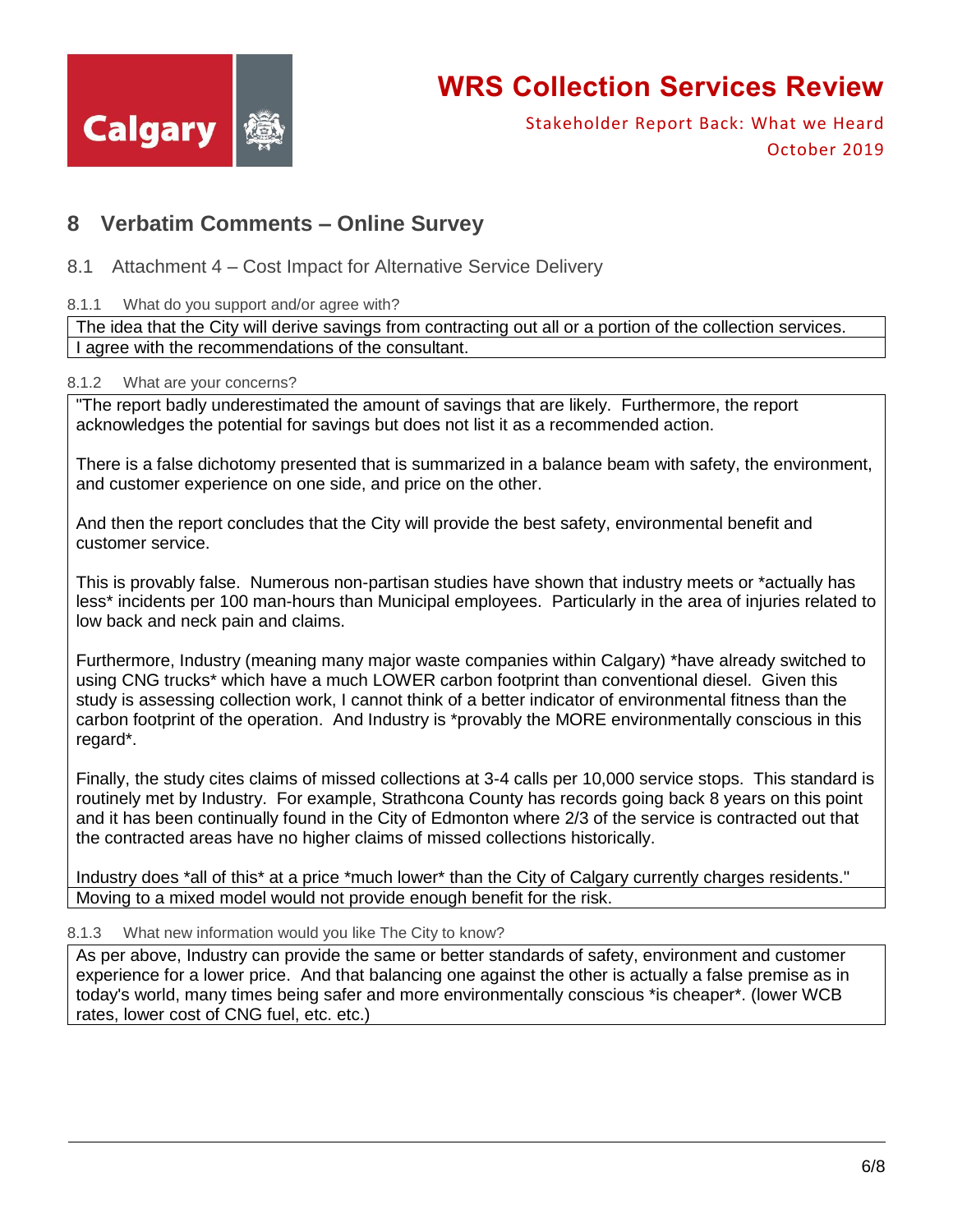

Stakeholder Report Back: What we Heard October 2019

### 8.2 Attachment 3 – Industry Scan and Strategic Analysis

#### 8.2.1 What do you support and/or agree with?

The premise of appraising the quality of the overall system through the aspects of: safety, environment, customer experience, and cost.

#### 8.2.2 What are your concerns?

"Table 1.1.1.4 summarizes how biased this study is. Private industry utilizes CNG trucks increasingly and on the road everyday in Calgary and the City only utilizes diesel trucks with perhaps a few 'pilot' CNG units and yet industry is marked as 'WEAK' and the City as 'MODERATE' for Environmental.

What is the criteria? Where is the data?

Furthermore, numerous studies have shown that private industry operates equipment as safely or \*more safely\* by the standard of injuries or incidents per 100 man-hours than Municipal fleets. So to rank Industry as 'WEAK' is again totally, provably, false.

And the same for customer experience. As measured by the standard of 3-4 claims of missed collections per 10,000 service stops by the City -- this standard is very easy to match or do better than."

#### 8.2.3 What new information would you like The City to know?

That Industry can operate a residential collection fleet to the same or better standard in terms of customer experience, safety and the environment as the City Fleet.

8.3 Attachment 2 – Efficiency and Effectiveness

#### 8.3.1 What do you support and/or agree with?

"Many of the ideas here are sound. Matching shift hours to actual practical collection outcomes. Collecting 5 days per week... as most of the taxpayers must typically work 5 days per week... it's a no brainer.

I want to point out that all these 'efficiency' suggestions are merely copied from what the private contractors already do."

### 8.3.2 What are your concerns?

The general idea that somehow the City can duplicate what Industry does and get more efficiency... it is simply better to contract to Industry, and that will yield cost savings greater than what the City realizes in savings by attempting to duplicate Industry.

#### 8.3.3 What new information would you like The City to know?

That in much of cases, when Cities contract out they have better outcomes. Eg. Toronto, etc.